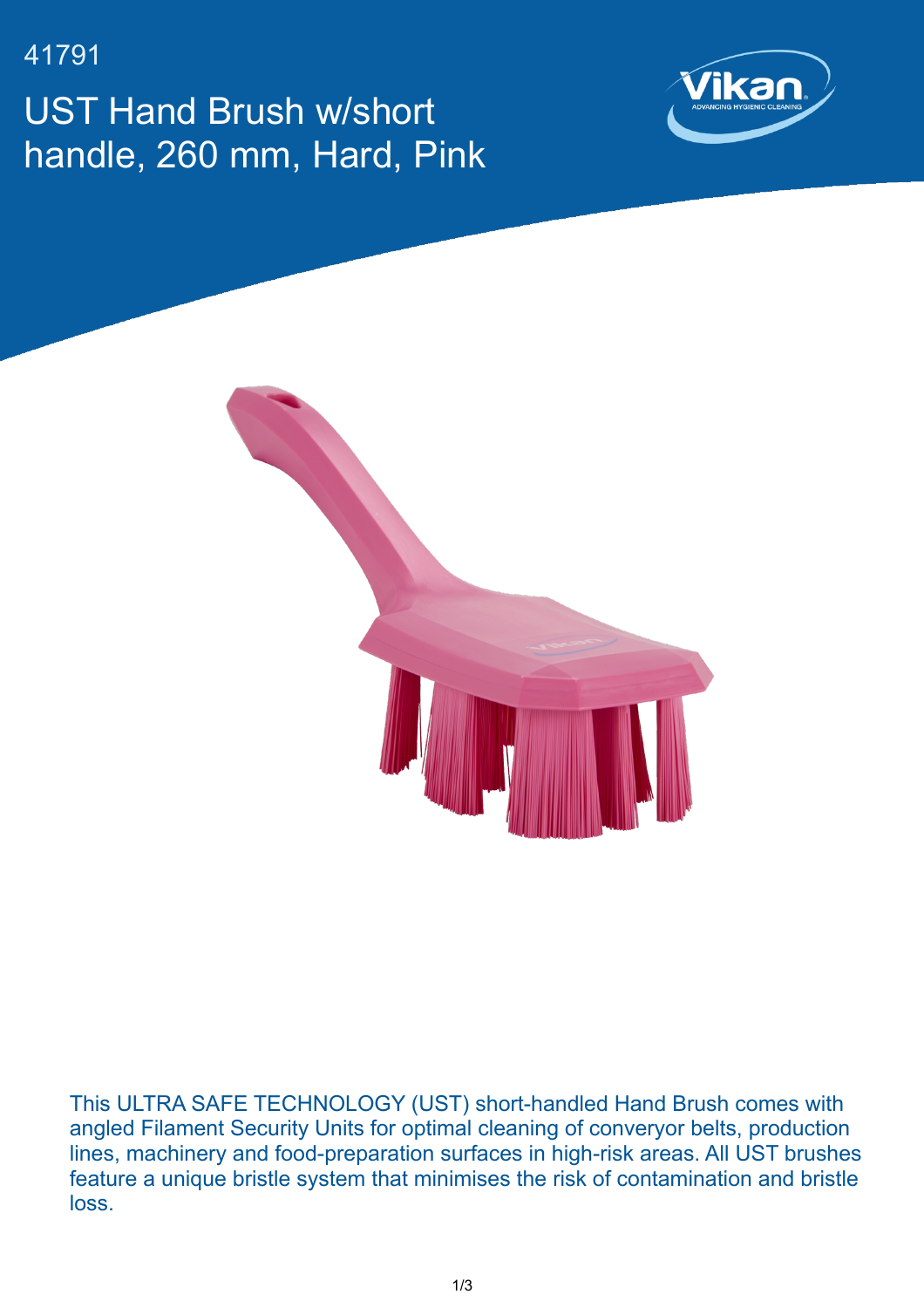## **Technical Data**

| <b>Item Number</b>                                                                        | 41791                                                                                                                         |
|-------------------------------------------------------------------------------------------|-------------------------------------------------------------------------------------------------------------------------------|
| <b>Visible bristle length</b>                                                             | 37 mm                                                                                                                         |
| <b>Material</b>                                                                           | <b>Polyester</b><br><b>Glass reinforced</b><br>Polypropylene                                                                  |
| Complies with (EC) 1935/2004 on food contact materials <sup>1</sup>                       | Yes                                                                                                                           |
| Produced according to EU Regulation 2023/2006/EC of Good<br><b>Manufacturing Practice</b> | <b>Yes</b>                                                                                                                    |
| <b>FDA compliant raw material (CFR 21)</b>                                                | Yes                                                                                                                           |
| Complies with UK 2019 No. 704 on food contact materials                                   | <b>Yes</b>                                                                                                                    |
| Meets the REACH Regulation (EC) No. 1907/2006                                             | Yes                                                                                                                           |
| Use of phthalates and bisphenol A                                                         | <b>No</b>                                                                                                                     |
| <b>Is Halal and Kosher compliant</b>                                                      | <b>Yes</b>                                                                                                                    |
| <b>Design Registration No.</b>                                                            | EU 002189654-0001,<br>EU 002650838-1-4, US<br>D839608, EU<br>002650580-1-7                                                    |
| Pat. Pending/Patent No.                                                                   | EP2816930 validated in<br>DE, FR, GB and DK.<br>US9204712<br>EP2816929 validated in<br>DE, FR, GB and DK.<br><b>US9357831</b> |
| <b>Box Quantity</b>                                                                       | 10 Pcs.                                                                                                                       |
| Quantity per Pallet (80 x 120 x 200 cm)                                                   | 1040 Pcs                                                                                                                      |
| <b>Quantity Per Layer (Pallet)</b>                                                        | 1 Pcs.                                                                                                                        |
| <b>Box Length</b>                                                                         | 385 mm                                                                                                                        |
| <b>Box Width</b>                                                                          | 295 mm                                                                                                                        |
| <b>Box Height</b>                                                                         | 140 mm                                                                                                                        |
| Length                                                                                    | 260 mm                                                                                                                        |
| <b>Width</b>                                                                              | 70 mm                                                                                                                         |
| <b>Height</b>                                                                             | 100 mm                                                                                                                        |
| <b>Net Weight</b>                                                                         | $0.16$ kg                                                                                                                     |
| <b>Weight bag (Recycling Symbol "4" Low Density Polyethylene</b><br>(LDPE)                | 0.0038 kg                                                                                                                     |
| <b>Weight cardboard</b>                                                                   | 0.0238 kg                                                                                                                     |
| <b>Tare total</b>                                                                         | 0.0276 kg                                                                                                                     |
| <b>Gross Weight</b>                                                                       | $0.19$ kg                                                                                                                     |
| <b>Cubik metre</b>                                                                        | 0.00182 M3                                                                                                                    |
| Max usage temperature (food contact)                                                      | 80 °C                                                                                                                         |
| Max usage temperature (non food contact)                                                  | 80 °C                                                                                                                         |